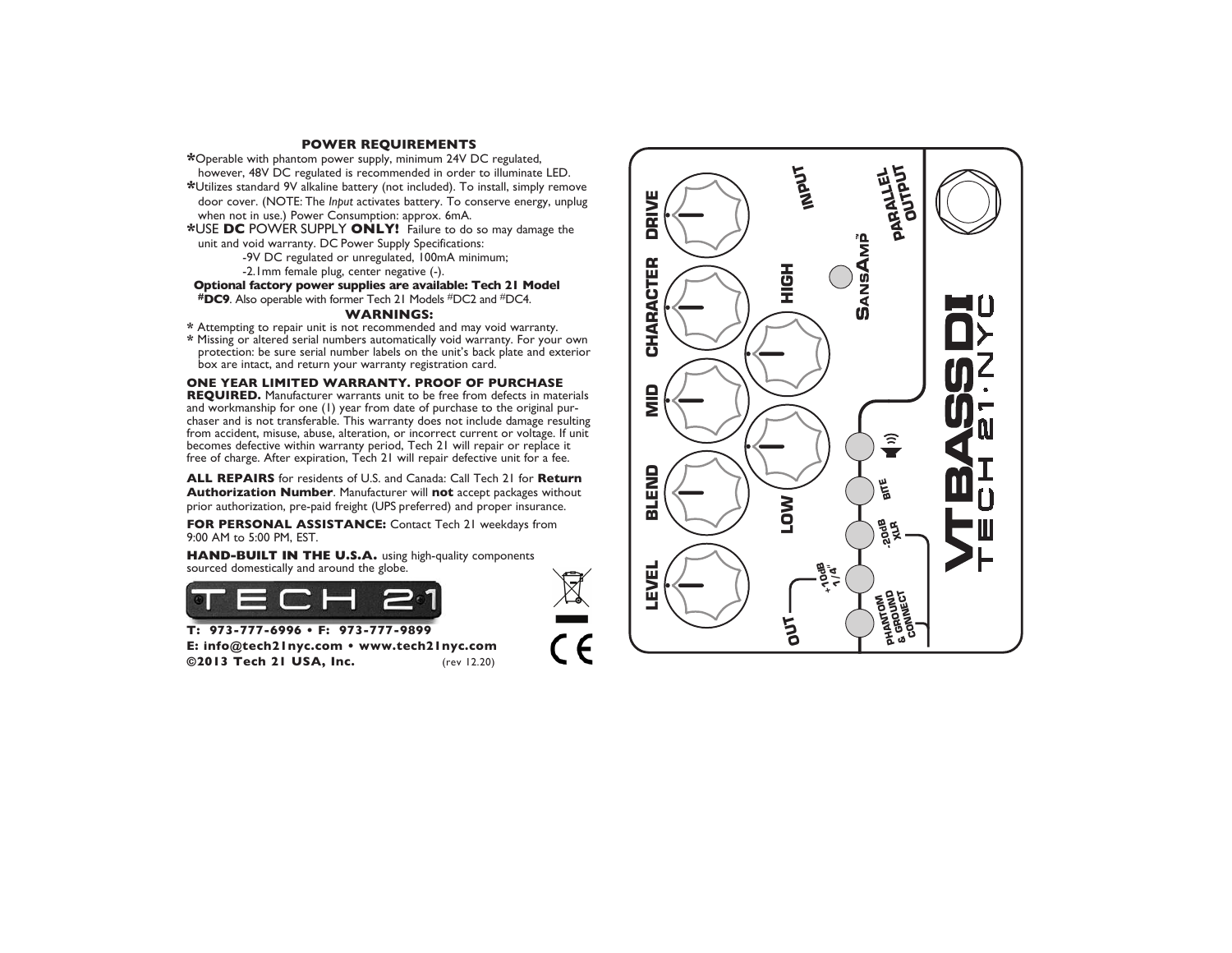## **PRODUCT OVERVIEW**

The SansAmp Character Series VT Bass DI offers a historical journey through the most coveted Ampeg®-style bass amp rigs. This multi-function pedal has an abundance of knob controls, is easy to use, and features our proprietary, **100% analog** SansAmp technology. The continuously-variable Character control sweeps through decades of distinctive sounds. You can explore and tailor various eras simply by turning a knob.

The VT Bass DI functions as a pre-amp, a stomp box, and as a direct box. In bypass, VT Bass DI converts the instrument signal to a low impedance balanced output. This prevents signal loss and sound quality deterioration caused by long cable lengths. When you engage the SansAmp Tube Amplifier Emulation circuitry via the on-board footswitch, it not only converts the signal, it gives you the sound and responsiveness of a miked-up pro stage rig --direct into a recording console or P.A. system. You can also *simultaneously* plug straight into a power amp or conventional bass amp.

As with each SansAmp model, the controls are designed to give *you* the flexibility to customize your own sound. After all, the greatest inspiration comes from having the sound that's right for you.

#### **APPLICATIONS**

#### **WITH A BASS AMP RIG:**

**-As a Pre-Amp:** Run the 1/4" *Output* of VT Bass DI directly into the power amp input, a.k.a. "effects return" (if applicable), of an amp. This will bypass the tone-coloring pre-amp section of the amp rig. **-As a Stomp Box:** Run the 1/4" *Output* into the front input of an amp.

For best results, keep VT Bass DI's *Level* close to unity gain so as not to overload the amp's input, which could yield undesirable distortion.

**TO DRIVE A POWER AMP:** Run the 1/4" *Output,* or the *XLR Output* to the corresponding input of a power amp, and adjust your stage volume with the *Level* control of VT Bass DI.

**NOTE:** When running into the power amp input of an amp or a power amp

alone, make sure to set the *Output Level Switches* as follows: If using 1/4-inch: +10dB engaged (in position). If using XLR: -20dB disengaged (up position).

Then adjust *Level* as needed. If you are so inclined, this is the time to crank it!

**TO RECORD DIRECT:** Plug the *XLR* or 1/4" *Output* directly into the input of a mixer/recorder. Work with the input trim control on the mixer/ recorder and be sure not to overload its input. If the *Level* on the VT Bass DI is below 12 o'clock and is overloading the board, use the respective output level switch to reduce the output:

If using 1/4-inch: +10dB disengaged (up position).

If using XLR: -20dB engaged (in position).

Bear in mind full-range systems yield a wide frequency response. Therefore, we suggest you start with the EQ levels at 12 o'clock and then increase/ decrease to taste.

## **GUIDE TO CONTROLS**

**DRIVE** adjusts the overall amount of gain and overdrive, similar to when the output section of a tube amp is being pushed.

**CHARACTER** sweeps through an entire range of tonal possibilities associated with Ampeg®-style amplifiers. In addition to modifying the frequency response, the Character control also influences the attack and drive characteristics. Therefore, you may need to adjust your gain and tone settings after tweaking the Character control.

**Settings below 12 o'clock** will give you the '70s powerhouse, the SVT.

**Around 12 o'clock** will introduce you to the studio staple, the flip top.

**Above 12 o'clock** increases the gain and crunch for less polite, modern rock, indie bass sounds.

**Full up** gives you distorted bass tones from Yes to Crimson to King's X styles.

**MID, LOW, HIGH.** Unlike passive controls that only cut, these **active** tone controls cut or boost ±12dB from unity gain (12 o'clock). Mid is 1kHz. Low is 125 Hz. High is 3.2kHz.

 $\frac{1}{2}$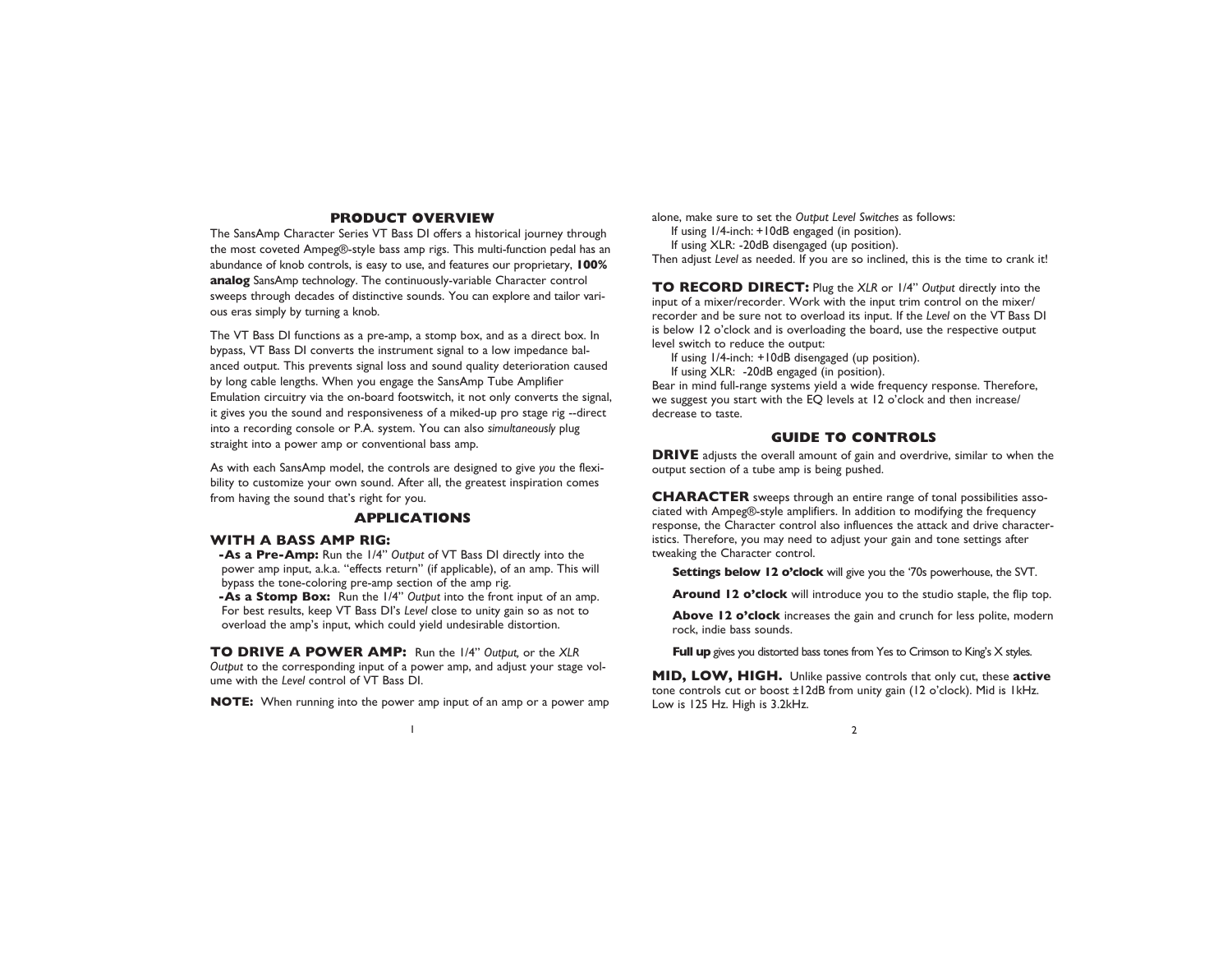**BLEND** allows you to blend the direct instrument signal with SansAmp Tube Amplifier Emulation circuitry. In most cases, you will probably have this set at maximum (100% SansAmp). For certain applications, however, such as an ultra-transparent sound or for use with piezo pickup-equipped instruments, you may want to blend-in the direct signal to achieve your desired sound. **Note:** When Blend is at minimum, the SansAmp Tube Amplifier Emulation circuitry is bypassed. However, the Mid, Low, High and Level controls remain active.

**LEVEL** adjusts the output level of both the 1/4" and XLR outputs.

#### **BITE**

Engaged (in position), Bite activates a presence boost and subsonic filter. This tightens up the sound when you are in distorted settings and adds definition to your notes when playing in clean settings.

#### **SPEAKER SIMULATION**

Speaker simulation is an integral part of the SansAmp circuitry. The VT Bass DI is tuned to match 10-inch American-style bass speakers. It is designed for a smooth, even response as would be achieved by a multiply-miked cabinet, without the peaks, valleys, and notches associated with single miking. The shape of the speaker curve will not adversely effect or interfere with the frequency response of your own cabinet. The speaker simulation works in tandem with the EQ controls to custom tailor the overall sound.

If desired, however, you can defeat the speaker simulation by disengaging the speaker switch (up position).

#### **THE INS AND OUTS**

Follow *Standard Audio Procedure* to avoid unwanted and potentially speakerdamaging "pops" when connecting or disconnecting any equipment:

#### **Always mute mixing board and/or turn down amp volume before plugging or unplugging!**

#### **IMPORTANT: TURN ON FIRST. TURN OFF LAST.**

**INPUT:** 1/4", 1megOhm, instrument level. Switches battery power on/off. To avoid battery drain, **unplug when unit is not in use. AND... DON'T FORGET TO MUTE!**

**PARALLEL OUTPUT:** 1/4" unbalanced direct output is "hard-wired" parallel with input jack. Instrument signal passes through, UNEFFECTED, to the input of your stage amplification system.

**BALANCED XLR OUTPUT:** Balanced low Z output. Sends effected or uneffected signal to mixing console/recorder, depending on the orientation of the *Footswitch*.

**XLR Output Level Switch:** -20dB pad to match the output to equipment with different input level requirements. Disengaged (up position), the output is 0dB. Engaged (in position), the output is -20dB.

**1/4" OUTPUT:** Unbalanced low Z output. Sends effected or uneffected signal to amp rig or power amp, as per the orientation of the *Footswitch*.

**1/4" Output Level Switch:** +10dB boost to match the output to equipment with different input level requirements. Disengaged (up position), the output is -10dB. Engaged (in position), the output is 0dB.

**FOOTSWITCH, with corresponding LED indicator:** Engages/disengages SansAmp Tube Amplifier Emulation circuitry. *Active*, LED will be on. Tonality and gain structure are affected as determined by the setting of the controls. Delivers effected signal through the *XLR Output* and 1/4" *Output*. Inactive, LED will be off. VT Bass DI functions an active *transparent* direct box and does not sonically alter the instrument signal.

 $3 \times 4$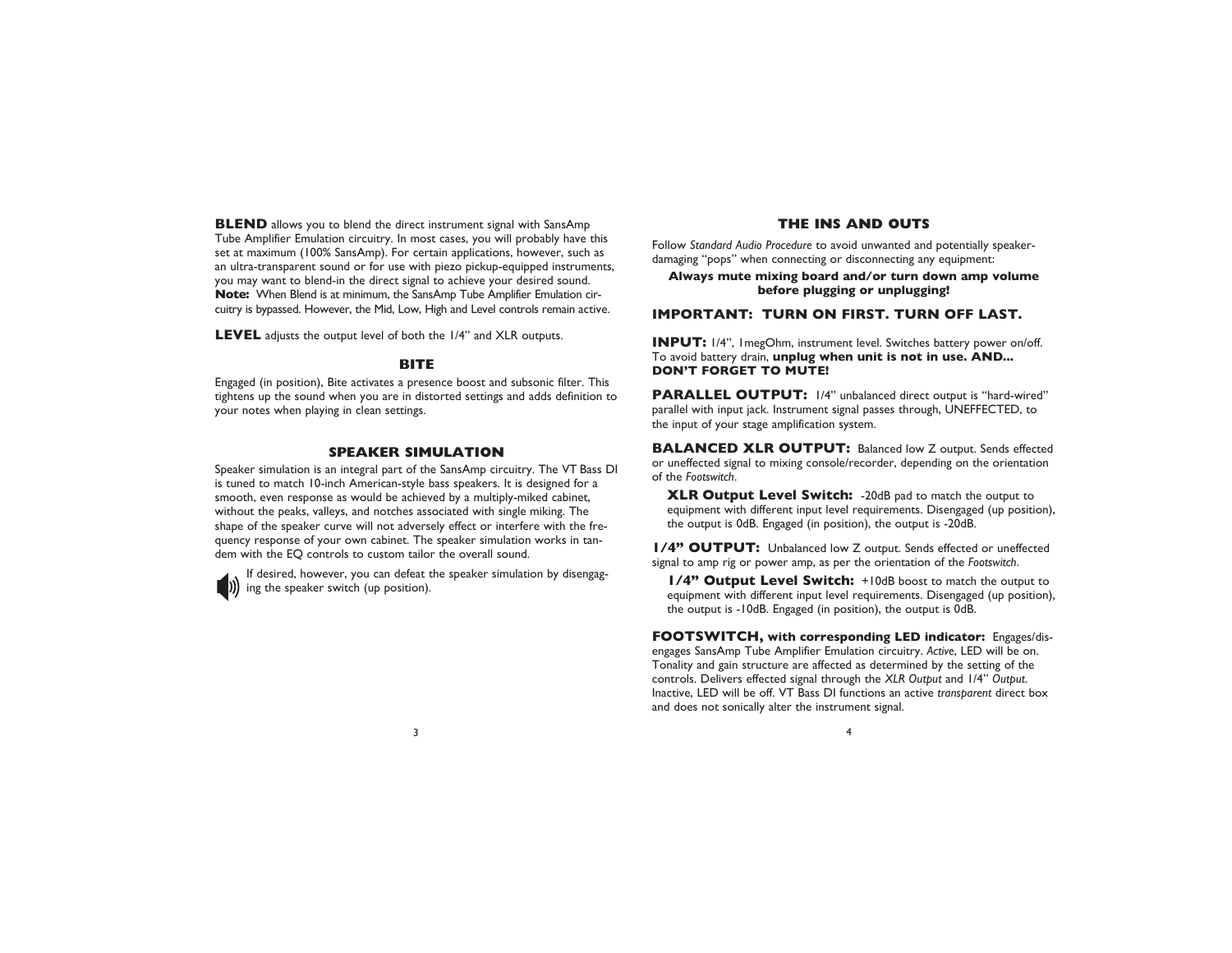### **PHANTOM POWER**

Allows you to "tap into" the power of a suitably equipped mixer, which, today, most are. As the 3-conductor XLR sends the audio signal to the input of a mixer, the mixer sends voltage back to the unit via the same 3 wires, eliminating the need for an external power supply. Consult your mixer's owner's manual for set-up instructions. For live and studio use, let the engineer know your VT Bass DI is phantom power operable.

**PHANTOM & GROUND CONNECT SWITCH:** When

engaged, the ground connects and unit will accept phantom power through the *XLR Output*. Disengaged, the ground of your stage system and other interconnected gear is lifted (isolated) from the ground of the mixing console.

**With a mixer only:** If you are plugging your bass into the VT Bass DI and taking the *XLR Output* to a mixer **--and do not have any other grounded equipment connected in the setup--** you will have to push the switch in to connect the ground and engage the phantom power.

**With a mixer and bass amp:** If you are going to the mixer via the *XLR* and using the *1/4" Output* or *Parallel Output* to feed a bass amp (with its own AC ground), you should have the switch disengaged (in the up position) to be in "Ground Lift" mode. If you experience hum and/or buzz with the switch in either position, there is probably a problem with the AC outlets you are plugging into.

**NOTE:** If using vintage equipment without proper grounds, take extra care connecting it to modern grounded equipment. Any inadequacies of the ground in vintage gear could result in damaging anything it is connected to.

**NOTE:** While operating under phantom power, we recommend keeping a 9V alkaline battery installed at all times to avoid the previously mentioned "pops" when lifting the ground.

# **NOTEWORTHY NOTES & CONSIDERATIONS**

**1) VT Bass DI is an interactive tool.** It will react differently to various signal levels, as well as your individual touch. For instance, a hotter signal and a heavy hand will increase the gain structure and result in more overdrive. A cooler signal and a light touch decreases the gain structure for a cleaner sound. By using Drive, Character and the EQ controls, you can achieve the proper mix of tonality and gain structure that best suits your style.

**2) The noise level of VT Bass DI is exceptionally low.** However, it may amplify noise emanating from the input source. Bear in mind that VT Bass DI's controls are unusually sensitive and do not require maximum levels of input to achieve high levels of output. To minimize noise going into VT Bass DI, we recommend the following:

> **a) Active electronic instruments** should have tone controls positioned flat. If you need to boost, do so slowly and sparingly. **b) Passive electronic instruments** should have volume and tone controls set at maximum.

**3)** When you push VT Bass DI to saturation, you get enhanced harmonics, just as you would with an overdriven tube amplifier. Depending on the setting, the unique circuitry limits transient peaks for an even meter reading, so that **outboard compressors or limiters may not be necessary.**

**4) Using effects.** One of the key attributes of SansAmp is the responsiveness to the dynamics and nuances of your playing technique. Therefore, your bass should be plugged directly into the SansAmp and effects should be placed *after* the SansAmp. If, however, you prefer to place an effect before SansAmp, be sure to set the output level of the effect at unity gain with the output level of the instrument.

 $5<sub>6</sub>$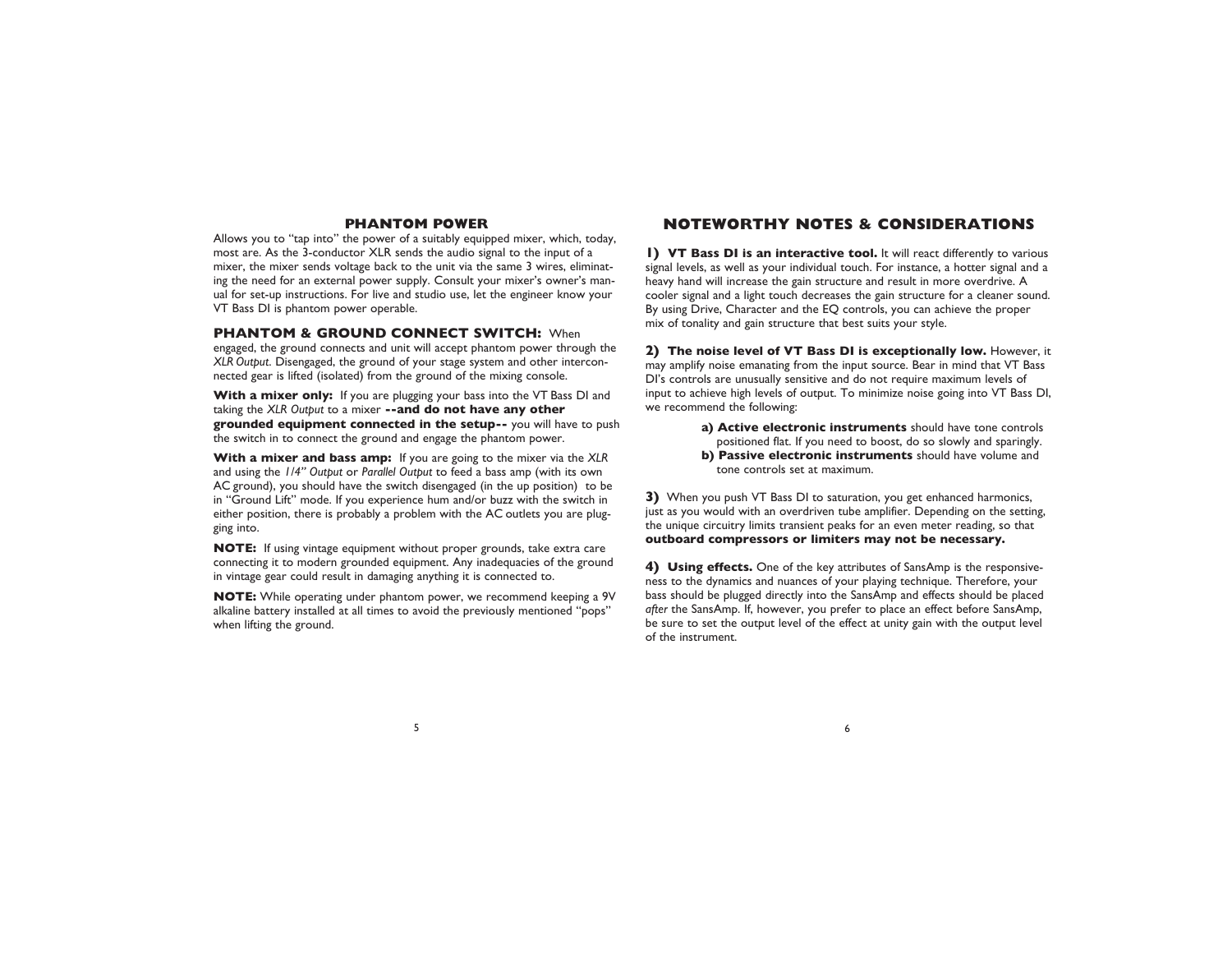



Note: In all settings, BITE switch is ON.<br>Names of sample settings are intended for descriptive purposes only.